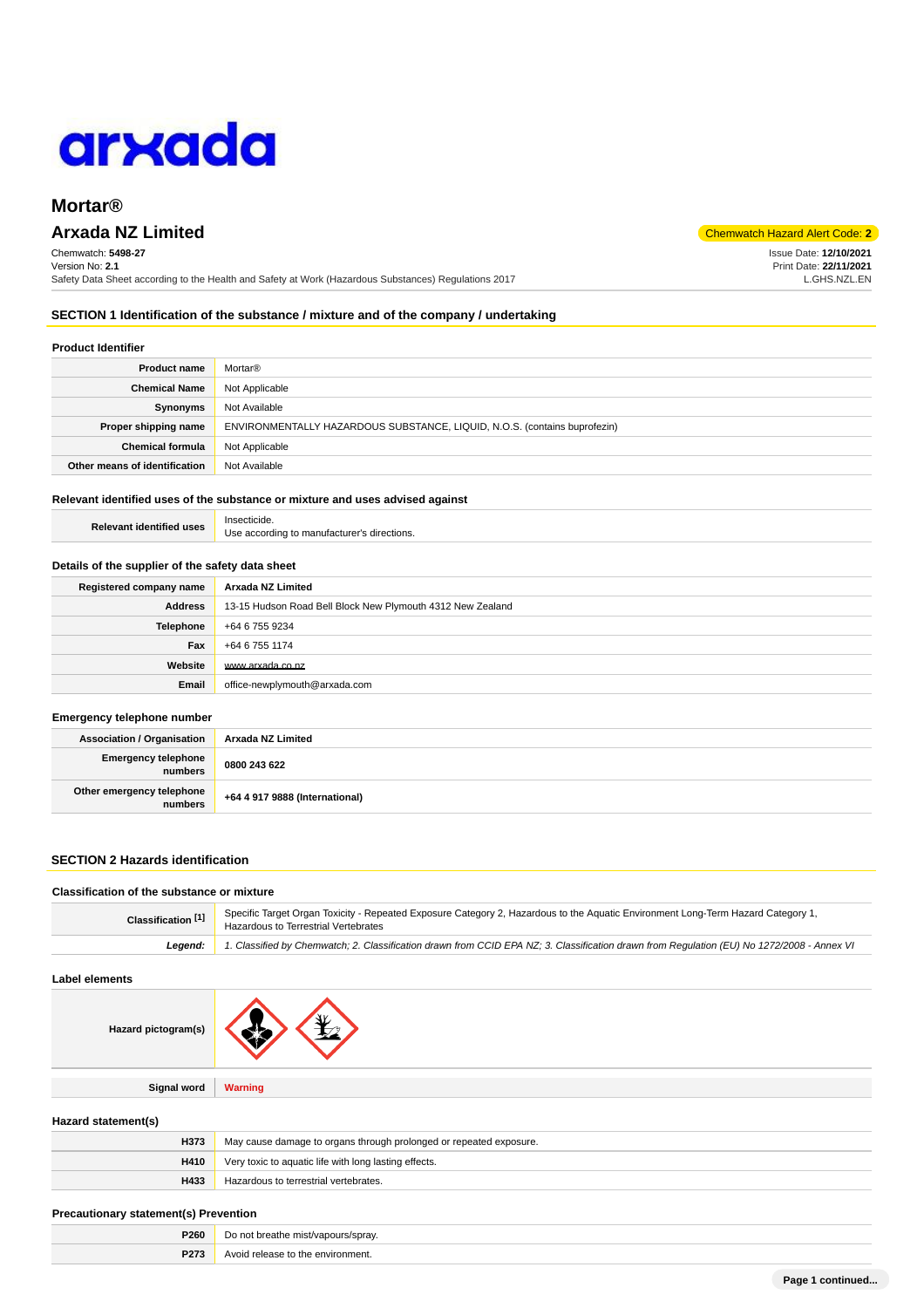#### **Precautionary statement(s) Response**

| P314 | Get medical advice/attention if you feel unwell. |
|------|--------------------------------------------------|
| P391 | Collect spillage.                                |
|      |                                                  |

# **Precautionary statement(s) Storage**

### Not Applicable

**Precautionary statement(s) Disposal**

**P501** Dispose of contents/container to authorised hazardous or special waste collection point in accordance with any local regulation.

## **SECTION 3 Composition / information on ingredients**

#### **Substances**

See section below for composition of Mixtures

#### **Mixtures**

| <b>CAS No</b> | %[weight]                                               | Name                                                                                                                                        |
|---------------|---------------------------------------------------------|---------------------------------------------------------------------------------------------------------------------------------------------|
| 69327-76-0    | $30 - 60$                                               | buprofezin                                                                                                                                  |
| Not Available | balance                                                 | Ingredients determined not to be hazardous                                                                                                  |
| Legend:       | 4. Classification drawn from C&L * EU IOEL Vs available | 1. Classified by Chemwatch; 2. Classification drawn from CCID EPA NZ; 3. Classification drawn from Regulation (EU) No 1272/2008 - Annex VI; |

## **SECTION 4 First aid measures**

| Description of first aid measures |                                                                                                                                                                                                                                                                                                                                                                                                                                                                                                                                                                                                                                                                                                                                                                                                                                                                                                                                                                                                                                                                                                                                                                                                                                  |  |  |
|-----------------------------------|----------------------------------------------------------------------------------------------------------------------------------------------------------------------------------------------------------------------------------------------------------------------------------------------------------------------------------------------------------------------------------------------------------------------------------------------------------------------------------------------------------------------------------------------------------------------------------------------------------------------------------------------------------------------------------------------------------------------------------------------------------------------------------------------------------------------------------------------------------------------------------------------------------------------------------------------------------------------------------------------------------------------------------------------------------------------------------------------------------------------------------------------------------------------------------------------------------------------------------|--|--|
| <b>Eye Contact</b>                | If this product comes in contact with the eyes:<br>• Wash out immediately with fresh running water.<br>Ensure complete irrigation of the eye by keeping eyelids apart and away from eye and moving the eyelids by occasionally lifting the upper<br>and lower lids.<br>Seek medical attention without delay; if pain persists or recurs seek medical attention.<br>▶ Removal of contact lenses after an eye injury should only be undertaken by skilled personnel.                                                                                                                                                                                                                                                                                                                                                                                                                                                                                                                                                                                                                                                                                                                                                               |  |  |
| <b>Skin Contact</b>               | If skin contact occurs:<br>Inmediately remove all contaminated clothing, including footwear.<br>Flush skin and hair with running water (and soap if available).<br>▶ Seek medical attention in event of irritation.                                                                                                                                                                                                                                                                                                                                                                                                                                                                                                                                                                                                                                                                                                                                                                                                                                                                                                                                                                                                              |  |  |
| Inhalation                        | If fumes, aerosols or combustion products are inhaled remove from contaminated area.<br>• Other measures are usually unnecessary.                                                                                                                                                                                                                                                                                                                                                                                                                                                                                                                                                                                                                                                                                                                                                                                                                                                                                                                                                                                                                                                                                                |  |  |
| Ingestion                         | FIF SWALLOWED, REFER FOR MEDICAL ATTENTION, WHERE POSSIBLE, WITHOUT DELAY.<br>For advice, contact a Poisons Information Centre or a doctor.<br>• Urgent hospital treatment is likely to be needed.<br>In the mean time, qualified first-aid personnel should treat the patient following observation and employing supportive measures as indicated<br>by the patient's condition.<br>If the services of a medical officer or medical doctor are readily available, the patient should be placed in his/her care and a copy of the SDS<br>should be provided. Further action will be the responsibility of the medical specialist.<br>If medical attention is not available on the worksite or surroundings send the patient to a hospital together with a copy of the SDS.<br>Where medical attention is not immediately available or where the patient is more than 15 minutes from a hospital or unless instructed<br>otherwise:<br>INDUCE vomiting with fingers down the back of the throat, ONLY IF CONSCIOUS. Lean patient forward or place on left side (head-down<br>position, if possible) to maintain open airway and prevent aspiration.<br>NOTE: Wear a protective glove when inducing vomiting by mechanical means. |  |  |

#### **Indication of any immediate medical attention and special treatment needed**

As in all cases of suspected poisoning, follow the ABCDEs of emergency medicine (airway, breathing, circulation, disability, exposure), then the ABCDEs of toxicology (antidotes, basics, change absorption, change distribution, change elimination). For poisons (where specific treatment regime is absent):

--------------------------------------------------------------

### BASIC TREATMENT

- -------------------------------------------------------------- Establish a patent airway with suction where necessary.
- Watch for signs of respiratory insufficiency and assist ventilation as necessary.
- Administer oxygen by non-rebreather mask at 10 to 15 L/min.
- Monitor and treat, where necessary, for pulmonary oedema.
- Monitor and treat, where necessary, for shock.

--------------------------------------------------------------

- Anticipate seizures.
- **DO NOT** use emetics. Where ingestion is suspected rinse mouth and give up to 200 ml water (5 ml/kg recommended) for dilution where patient is able to swallow, has a strong gag reflex and does not drool.

#### ADVANCED TREATMENT

- -------------------------------------------------------------- Consider orotracheal or nasotracheal intubation for airway control in unconscious patient or where respiratory arrest has occurred.
- **Positive-pressure ventilation using a bag-valve mask might be of use**
- **Monitor and treat, where necessary, for arrhythmias.**
- Start an IV D5W TKO. If signs of hypovolaemia are present use lactated Ringers solution. Fluid overload might create complications.
- Drug therapy should be considered for pulmonary oedema.
- Hypotension with signs of hypovolaemia requires the cautious administration of fluids. Fluid overload might create complications.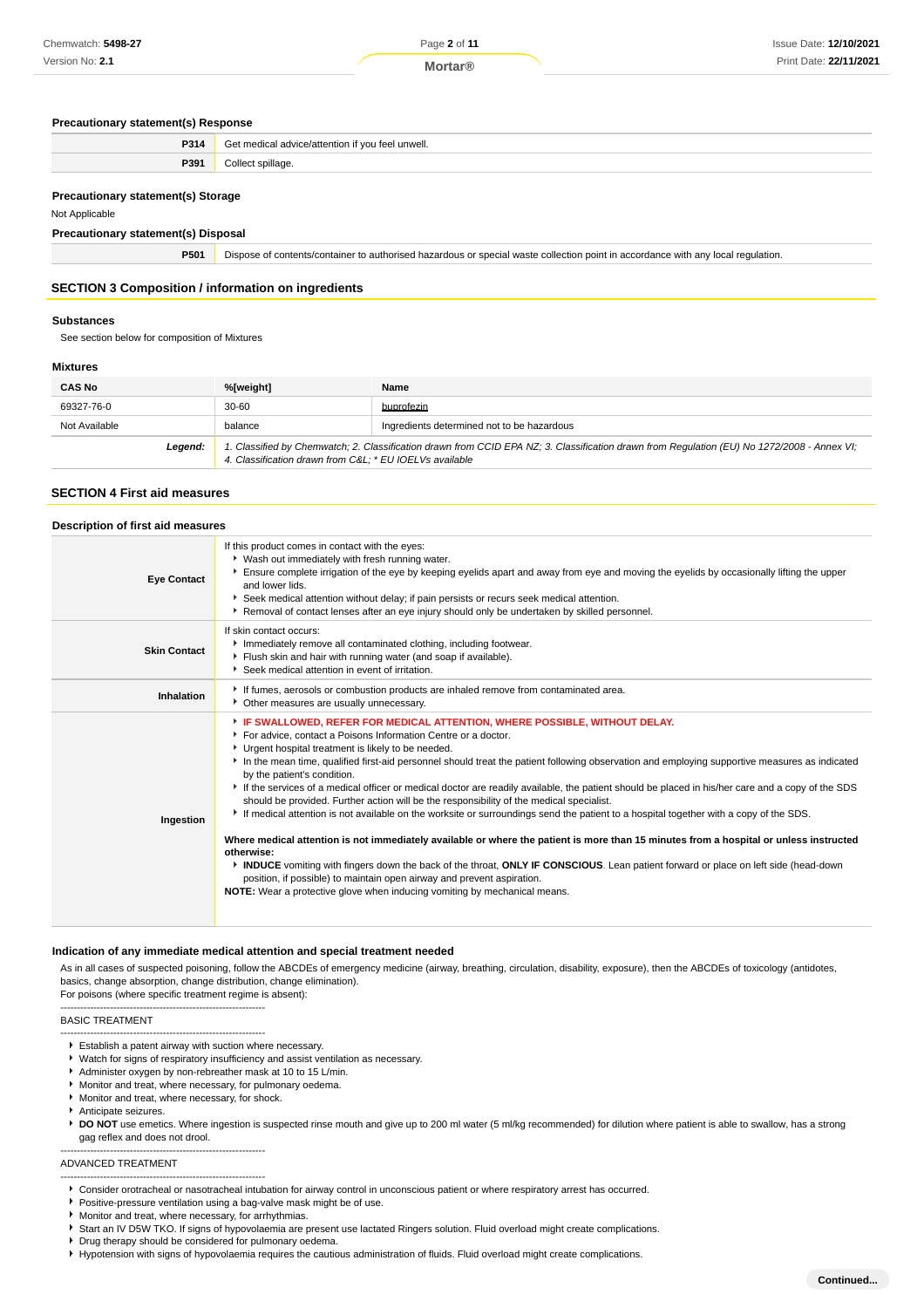# Issue Date: **12/10/2021** Print Date: **22/11/2021**

**F** Treat seizures with diazepam.

Proparacaine hydrochloride should be used to assist eye irrigation. BRONSTEIN, A.C. and CURRANCE, P.L.

EMERGENCY CARE FOR HAZARDOUS MATERIALS EXPOSURE: 2nd Ed. 1994 Treat symptomatically.

# **SECTION 5 Firefighting measures**

## **Extinguishing media**

There is no restriction on the type of extinguisher which may be used. Use extinguishing media suitable for surrounding area.

# **Special hazards arising from the substrate or mixture**

| <b>Fire Incompatibility</b>    | Avoid contamination with oxidising agents i.e. nitrates, oxidising acids, chlorine bleaches, pool chlorine etc. as ignition may result                                                                                                                                                                                                                                                                                                                                                                                                                                                                                                |  |  |
|--------------------------------|---------------------------------------------------------------------------------------------------------------------------------------------------------------------------------------------------------------------------------------------------------------------------------------------------------------------------------------------------------------------------------------------------------------------------------------------------------------------------------------------------------------------------------------------------------------------------------------------------------------------------------------|--|--|
| <b>Advice for firefighters</b> |                                                                                                                                                                                                                                                                                                                                                                                                                                                                                                                                                                                                                                       |  |  |
| <b>Fire Fighting</b>           | Alert Fire Brigade and tell them location and nature of hazard.<br>▶ Wear breathing apparatus plus protective gloves in the event of a fire.<br>▶ Prevent, by any means available, spillage from entering drains or water courses.<br>Use fire fighting procedures suitable for surrounding area.<br>DO NOT approach containers suspected to be hot.<br>Cool fire exposed containers with water spray from a protected location.<br>If safe to do so, remove containers from path of fire.<br>Equipment should be thoroughly decontaminated after use.                                                                                |  |  |
| <b>Fire/Explosion Hazard</b>   | The material is not readily combustible under normal conditions.<br>However, it will break down under fire conditions and the organic component may burn.<br>Not considered to be a significant fire risk.<br>Heat may cause expansion or decomposition with violent rupture of containers.<br>Decomposes on heating and may produce toxic fumes of carbon monoxide (CO).<br>May emit acrid smoke.<br>Combustion products include:<br>carbon dioxide (CO2)<br>nitrogen oxides (NOx)<br>sulfur oxides (SOx)<br>other pyrolysis products typical of burning organic material.<br>May emit poisonous fumes.<br>May emit corrosive fumes. |  |  |

## **SECTION 6 Accidental release measures**

# **Personal precautions, protective equipment and emergency procedures**

See section 8

## **Environmental precautions**

See section 12

## **Methods and material for containment and cleaning up**

| <b>Minor Spills</b> | Clean up all spills immediately.<br>Avoid breathing vapours and contact with skin and eyes.<br>▶ Control personal contact with the substance, by using protective equipment.<br>Contain and absorb spill with sand, earth, inert material or vermiculite.<br>▶ Wipe up.<br>• Place in a suitable, labelled container for waste disposal.                                                                                                                                                                                                                                                                                                                                                                                                                                                                                                 |
|---------------------|------------------------------------------------------------------------------------------------------------------------------------------------------------------------------------------------------------------------------------------------------------------------------------------------------------------------------------------------------------------------------------------------------------------------------------------------------------------------------------------------------------------------------------------------------------------------------------------------------------------------------------------------------------------------------------------------------------------------------------------------------------------------------------------------------------------------------------------|
| <b>Major Spills</b> | Moderate hazard.<br>Clear area of personnel and move upwind.<br>Alert Fire Brigade and tell them location and nature of hazard.<br>▶ Wear breathing apparatus plus protective gloves.<br>▶ Prevent, by any means available, spillage from entering drains or water course.<br>Stop leak if safe to do so.<br>Contain spill with sand, earth or vermiculite.<br>Collect recoverable product into labelled containers for recycling.<br>• Neutralise/decontaminate residue (see Section 13 for specific agent).<br>Collect solid residues and seal in labelled drums for disposal.<br>• Wash area and prevent runoff into drains.<br>After clean up operations, decontaminate and launder all protective clothing and equipment before storing and re-using.<br>If contamination of drains or waterways occurs, advise emergency services. |

Personal Protective Equipment advice is contained in Section 8 of the SDS.

# **SECTION 7 Handling and storage**

| Precautions for safe handling |                                                                                                                                                                                                                                                                                                                                                     |
|-------------------------------|-----------------------------------------------------------------------------------------------------------------------------------------------------------------------------------------------------------------------------------------------------------------------------------------------------------------------------------------------------|
| Safe handling                 | DO NOT allow clothing wet with material to stay in contact with skin<br>Avoid all personal contact, including inhalation.<br>Wear protective clothing when risk of exposure occurs.<br>Use in a well-ventilated area.<br>Avoid contact with moisture.<br>Avoid contact with incompatible materials.<br>• When handling, DO NOT eat, drink or smoke. |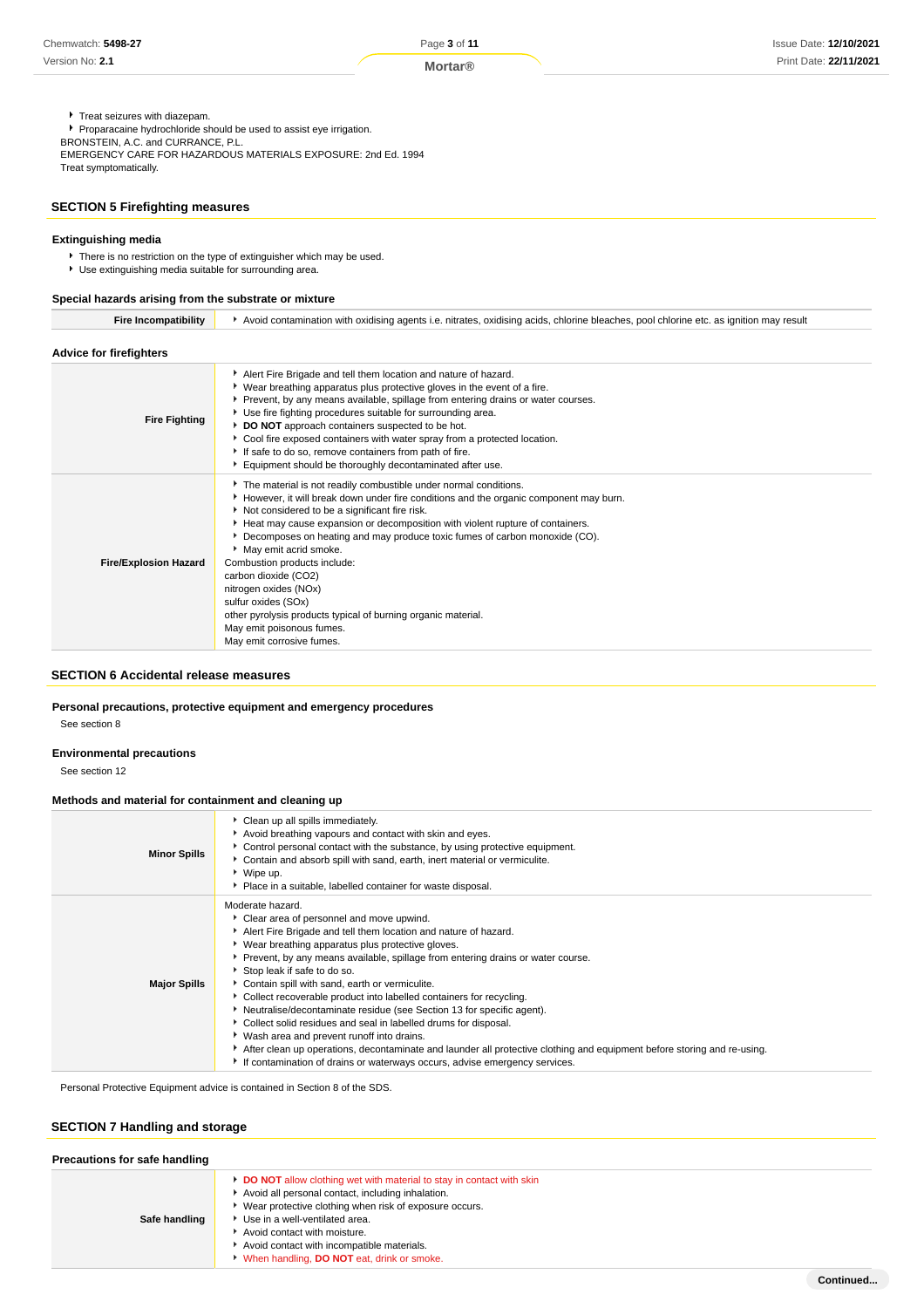|                   | Keep containers securely sealed when not in use.<br>Avoid physical damage to containers.<br>Always wash hands with soap and water after handling.<br>▶ Work clothes should be laundered separately. Launder contaminated clothing before re-use.<br>Use good occupational work practice.<br>Observe manufacturer's storage and handling recommendations contained within this SDS.<br>Atmosphere should be regularly checked against established exposure standards to ensure safe working conditions are maintained. |
|-------------------|-----------------------------------------------------------------------------------------------------------------------------------------------------------------------------------------------------------------------------------------------------------------------------------------------------------------------------------------------------------------------------------------------------------------------------------------------------------------------------------------------------------------------|
| Other information | Store in original containers.<br>Keep containers securely sealed.<br>No smoking, naked lights or ignition sources.<br>Store in a cool, dry, well-ventilated area.<br>Store away from incompatible materials and foodstuff containers.<br>Protect containers against physical damage and check regularly for leaks.<br>• Observe manufacturer's storage and handling recommendations contained within this SDS.                                                                                                        |

### **Conditions for safe storage, including any incompatibilities**

| Suitable container          | HDPE Jerry can.<br>Polyethylene or polypropylene container.<br>Packing as recommended by manufacturer.<br>• Check all containers are clearly labelled and free from leaks. |
|-----------------------------|----------------------------------------------------------------------------------------------------------------------------------------------------------------------------|
| Storage incompatibility     | Avoid reaction with oxidising agents, bases and strong reducing agents.<br>Avoid strong acids, acid chlorides, acid anhydrides and chloroformates.                         |
| $\sim$ $\sim$ $\sim$ $\sim$ |                                                                                                                                                                            |



**X** — Must not be stored together

**0** — May be stored together with specific preventions

**+** — May be stored together

Note: Depending on other risk factors, compatibility assessment based on the table above may not be relevant to storage situations, particularly where large volumes of dangerous goods are stored and handled. Reference should be made to the Safety Data Sheets for each substance or article and risks assessed accordingly.

# **SECTION 8 Exposure controls / personal protection**

# **Control parameters**

**Occupational Exposure Limits (OEL)**

**INGREDIENT DATA**

Not Available

## **Emergency Limits**

| Ingredient          | TEEL-1               | TEEL-2        |                     | TEEL-3        |
|---------------------|----------------------|---------------|---------------------|---------------|
| Mortar <sup>®</sup> | Not Available        | Not Available |                     | Not Available |
|                     |                      |               |                     |               |
| Ingredient          | <b>Original IDLH</b> |               | <b>Revised IDLH</b> |               |
| buprofezin          | Not Available        |               | Not Available       |               |

#### **MATERIAL DATA**

**Exposure controls**

|                         | Engineering controls are used to remove a hazard or place a barrier between the worker and the hazard. Well-designed engineering controls can<br>be highly effective in protecting workers and will typically be independent of worker interactions to provide this high level of protection.<br>The basic types of engineering controls are:<br>Process controls which involve changing the way a job activity or process is done to reduce the risk.<br>Enclosure and/or isolation of emission source which keeps a selected hazard "physically" away from the worker and ventilation that strategically<br>"adds" and "removes" air in the work environment. Ventilation can remove or dilute an air contaminant if designed properly. The design of a<br>ventilation system must match the particular process and chemical or contaminant in use.<br>Employers may need to use multiple types of controls to prevent employee overexposure. |                        |                                     |
|-------------------------|-------------------------------------------------------------------------------------------------------------------------------------------------------------------------------------------------------------------------------------------------------------------------------------------------------------------------------------------------------------------------------------------------------------------------------------------------------------------------------------------------------------------------------------------------------------------------------------------------------------------------------------------------------------------------------------------------------------------------------------------------------------------------------------------------------------------------------------------------------------------------------------------------------------------------------------------------|------------------------|-------------------------------------|
| Appropriate engineering | General exhaust is adequate under normal operating conditions. Local exhaust ventilation may be required in specific circumstances. If risk of<br>overexposure exists, wear approved respirator. Correct fit is essential to obtain adequate protection. Provide adequate ventilation in warehouse<br>or closed storage areas. Air contaminants generated in the workplace possess varying "escape" velocities which, in turn, determine the "capture<br>velocities" of fresh circulating air required to effectively remove the contaminant.<br>Type of Contaminant:                                                                                                                                                                                                                                                                                                                                                                           |                        | Air Speed:                          |
| controls                |                                                                                                                                                                                                                                                                                                                                                                                                                                                                                                                                                                                                                                                                                                                                                                                                                                                                                                                                                 |                        |                                     |
|                         | solvent, vapours, degreasing etc., evaporating from tank (in still air).                                                                                                                                                                                                                                                                                                                                                                                                                                                                                                                                                                                                                                                                                                                                                                                                                                                                        |                        | $0.25 - 0.5$ m/s<br>(50-100 f/min)  |
|                         | aerosols, fumes from pouring operations, intermittent container filling, low speed conveyer transfers, welding, spray<br>drift, plating acid fumes, pickling (released at low velocity into zone of active generation)                                                                                                                                                                                                                                                                                                                                                                                                                                                                                                                                                                                                                                                                                                                          |                        | 0.5-1 m/s (100-200<br>$f/min.$ )    |
|                         | direct spray, spray painting in shallow booths, drum filling, conveyer loading, crusher dusts, gas discharge (active<br>generation into zone of rapid air motion)                                                                                                                                                                                                                                                                                                                                                                                                                                                                                                                                                                                                                                                                                                                                                                               |                        | 1-2.5 m/s (200-500<br>$f/min.$ )    |
|                         | grinding, abrasive blasting, tumbling, high speed wheel generated dusts (released at high initial velocity into zone of<br>very high rapid air motion).                                                                                                                                                                                                                                                                                                                                                                                                                                                                                                                                                                                                                                                                                                                                                                                         |                        | $2.5 - 10$ m/s<br>(500-2000 f/min.) |
|                         | Within each range the appropriate value depends on:                                                                                                                                                                                                                                                                                                                                                                                                                                                                                                                                                                                                                                                                                                                                                                                                                                                                                             |                        |                                     |
|                         |                                                                                                                                                                                                                                                                                                                                                                                                                                                                                                                                                                                                                                                                                                                                                                                                                                                                                                                                                 |                        |                                     |
|                         | Lower end of the range                                                                                                                                                                                                                                                                                                                                                                                                                                                                                                                                                                                                                                                                                                                                                                                                                                                                                                                          | Upper end of the range |                                     |
|                         |                                                                                                                                                                                                                                                                                                                                                                                                                                                                                                                                                                                                                                                                                                                                                                                                                                                                                                                                                 |                        |                                     |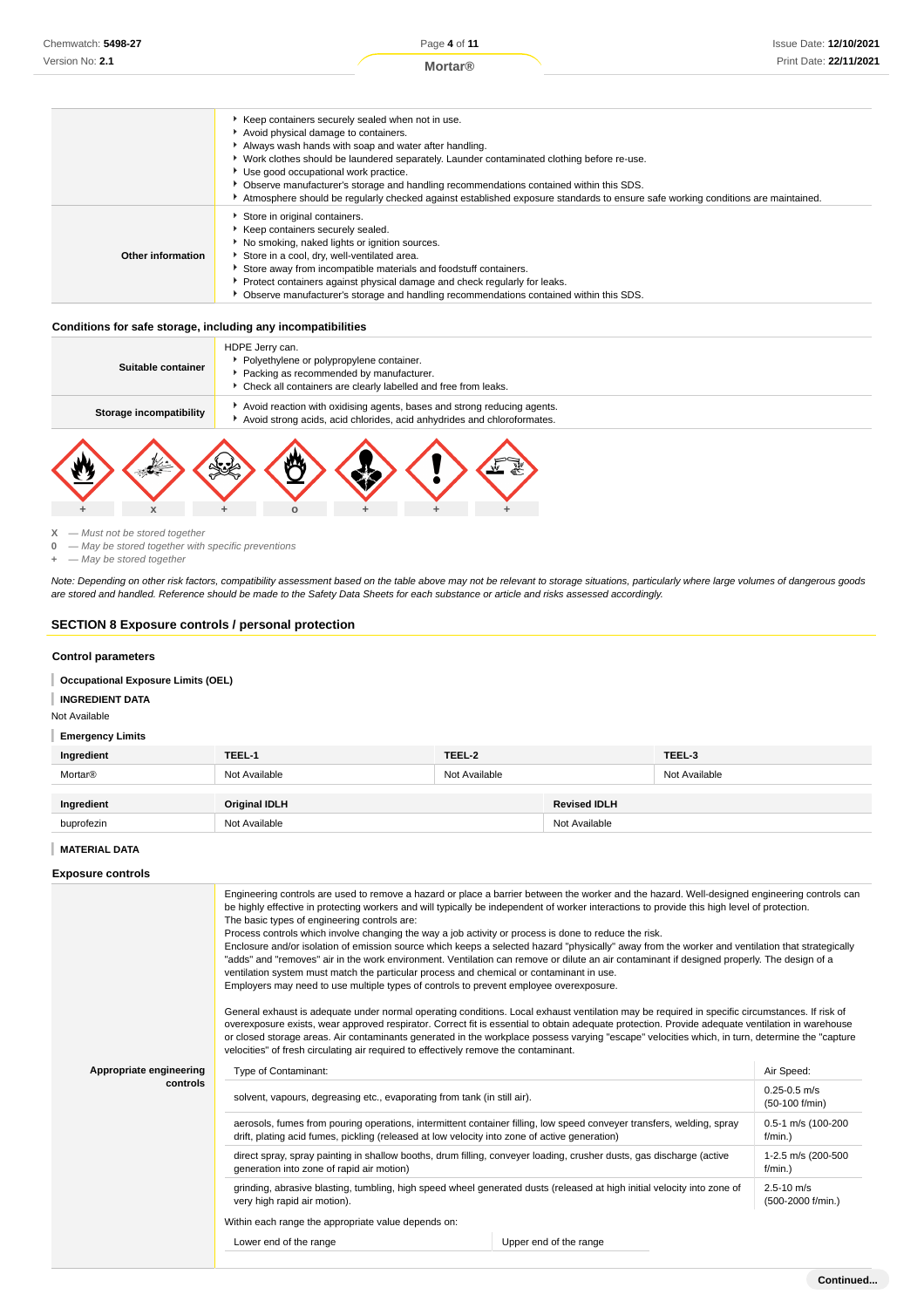|                            | 1: Room air currents minimal or favourable to capture                                                                                                                                                                                                                                                                                                                                                                                                                                                                                                                                                                                                                                                                                                                                                                                                                                                                                                                                                                                                                                                                                                                                                                                                                                                                                                                                                                                                                                                                                                                                                                                                                                                                                                                                                                                                                                                                                                                                                                                                                                                                                                                                                                                                                                                                                                                                                                                                                                                                                                                                                                                                                                                                                                                                                                                                                                                                                                                                                                                                                                                                                                                                                                                                                                                                                                                                                                                                                                                                                                                                                                                                                                                                                                                                                                                                                                                                                          | 1: Disturbing room air currents                                                                                                                                                                                                                                                                                                                                                                                                                                                                                                                                                                                                                                                                                                                                                                                                                                             |
|----------------------------|------------------------------------------------------------------------------------------------------------------------------------------------------------------------------------------------------------------------------------------------------------------------------------------------------------------------------------------------------------------------------------------------------------------------------------------------------------------------------------------------------------------------------------------------------------------------------------------------------------------------------------------------------------------------------------------------------------------------------------------------------------------------------------------------------------------------------------------------------------------------------------------------------------------------------------------------------------------------------------------------------------------------------------------------------------------------------------------------------------------------------------------------------------------------------------------------------------------------------------------------------------------------------------------------------------------------------------------------------------------------------------------------------------------------------------------------------------------------------------------------------------------------------------------------------------------------------------------------------------------------------------------------------------------------------------------------------------------------------------------------------------------------------------------------------------------------------------------------------------------------------------------------------------------------------------------------------------------------------------------------------------------------------------------------------------------------------------------------------------------------------------------------------------------------------------------------------------------------------------------------------------------------------------------------------------------------------------------------------------------------------------------------------------------------------------------------------------------------------------------------------------------------------------------------------------------------------------------------------------------------------------------------------------------------------------------------------------------------------------------------------------------------------------------------------------------------------------------------------------------------------------------------------------------------------------------------------------------------------------------------------------------------------------------------------------------------------------------------------------------------------------------------------------------------------------------------------------------------------------------------------------------------------------------------------------------------------------------------------------------------------------------------------------------------------------------------------------------------------------------------------------------------------------------------------------------------------------------------------------------------------------------------------------------------------------------------------------------------------------------------------------------------------------------------------------------------------------------------------------------------------------------------------------------------------------------------|-----------------------------------------------------------------------------------------------------------------------------------------------------------------------------------------------------------------------------------------------------------------------------------------------------------------------------------------------------------------------------------------------------------------------------------------------------------------------------------------------------------------------------------------------------------------------------------------------------------------------------------------------------------------------------------------------------------------------------------------------------------------------------------------------------------------------------------------------------------------------------|
|                            | 2: Contaminants of low toxicity or of nuisance value only.                                                                                                                                                                                                                                                                                                                                                                                                                                                                                                                                                                                                                                                                                                                                                                                                                                                                                                                                                                                                                                                                                                                                                                                                                                                                                                                                                                                                                                                                                                                                                                                                                                                                                                                                                                                                                                                                                                                                                                                                                                                                                                                                                                                                                                                                                                                                                                                                                                                                                                                                                                                                                                                                                                                                                                                                                                                                                                                                                                                                                                                                                                                                                                                                                                                                                                                                                                                                                                                                                                                                                                                                                                                                                                                                                                                                                                                                                     | 2: Contaminants of high toxicity                                                                                                                                                                                                                                                                                                                                                                                                                                                                                                                                                                                                                                                                                                                                                                                                                                            |
|                            | 3: Intermittent, low production.                                                                                                                                                                                                                                                                                                                                                                                                                                                                                                                                                                                                                                                                                                                                                                                                                                                                                                                                                                                                                                                                                                                                                                                                                                                                                                                                                                                                                                                                                                                                                                                                                                                                                                                                                                                                                                                                                                                                                                                                                                                                                                                                                                                                                                                                                                                                                                                                                                                                                                                                                                                                                                                                                                                                                                                                                                                                                                                                                                                                                                                                                                                                                                                                                                                                                                                                                                                                                                                                                                                                                                                                                                                                                                                                                                                                                                                                                                               | 3: High production, heavy use                                                                                                                                                                                                                                                                                                                                                                                                                                                                                                                                                                                                                                                                                                                                                                                                                                               |
|                            | 4: Large hood or large air mass in motion                                                                                                                                                                                                                                                                                                                                                                                                                                                                                                                                                                                                                                                                                                                                                                                                                                                                                                                                                                                                                                                                                                                                                                                                                                                                                                                                                                                                                                                                                                                                                                                                                                                                                                                                                                                                                                                                                                                                                                                                                                                                                                                                                                                                                                                                                                                                                                                                                                                                                                                                                                                                                                                                                                                                                                                                                                                                                                                                                                                                                                                                                                                                                                                                                                                                                                                                                                                                                                                                                                                                                                                                                                                                                                                                                                                                                                                                                                      | 4: Small hood-local control only                                                                                                                                                                                                                                                                                                                                                                                                                                                                                                                                                                                                                                                                                                                                                                                                                                            |
|                            | more when extraction systems are installed or used.                                                                                                                                                                                                                                                                                                                                                                                                                                                                                                                                                                                                                                                                                                                                                                                                                                                                                                                                                                                                                                                                                                                                                                                                                                                                                                                                                                                                                                                                                                                                                                                                                                                                                                                                                                                                                                                                                                                                                                                                                                                                                                                                                                                                                                                                                                                                                                                                                                                                                                                                                                                                                                                                                                                                                                                                                                                                                                                                                                                                                                                                                                                                                                                                                                                                                                                                                                                                                                                                                                                                                                                                                                                                                                                                                                                                                                                                                            | Simple theory shows that air velocity falls rapidly with distance away from the opening of a simple extraction pipe. Velocity generally decreases<br>with the square of distance from the extraction point (in simple cases). Therefore the air speed at the extraction point should be adjusted,<br>accordingly, after reference to distance from the contaminating source. The air velocity at the extraction fan, for example, should be a minimum of<br>1-2 m/s (200-400 f/min) for extraction of solvents generated in a tank 2 meters distant from the extraction point. Other mechanical considerations,<br>producing performance deficits within the extraction apparatus, make it essential that theoretical air velocities are multiplied by factors of 10 or                                                                                                     |
| <b>Personal protection</b> |                                                                                                                                                                                                                                                                                                                                                                                                                                                                                                                                                                                                                                                                                                                                                                                                                                                                                                                                                                                                                                                                                                                                                                                                                                                                                                                                                                                                                                                                                                                                                                                                                                                                                                                                                                                                                                                                                                                                                                                                                                                                                                                                                                                                                                                                                                                                                                                                                                                                                                                                                                                                                                                                                                                                                                                                                                                                                                                                                                                                                                                                                                                                                                                                                                                                                                                                                                                                                                                                                                                                                                                                                                                                                                                                                                                                                                                                                                                                                |                                                                                                                                                                                                                                                                                                                                                                                                                                                                                                                                                                                                                                                                                                                                                                                                                                                                             |
| Eye and face protection    | Safety glasses with side shields.<br>Chemical goggles.<br>national equivalent]                                                                                                                                                                                                                                                                                                                                                                                                                                                                                                                                                                                                                                                                                                                                                                                                                                                                                                                                                                                                                                                                                                                                                                                                                                                                                                                                                                                                                                                                                                                                                                                                                                                                                                                                                                                                                                                                                                                                                                                                                                                                                                                                                                                                                                                                                                                                                                                                                                                                                                                                                                                                                                                                                                                                                                                                                                                                                                                                                                                                                                                                                                                                                                                                                                                                                                                                                                                                                                                                                                                                                                                                                                                                                                                                                                                                                                                                 | Contact lenses may pose a special hazard; soft contact lenses may absorb and concentrate irritants. A written policy document, describing<br>the wearing of lenses or restrictions on use, should be created for each workplace or task. This should include a review of lens absorption<br>and adsorption for the class of chemicals in use and an account of injury experience. Medical and first-aid personnel should be trained in<br>their removal and suitable equipment should be readily available. In the event of chemical exposure, begin eye irrigation immediately and<br>remove contact lens as soon as practicable. Lens should be removed at the first signs of eye redness or irritation - lens should be removed in<br>a clean environment only after workers have washed hands thoroughly. [CDC NIOSH Current Intelligence Bulletin 59], [AS/NZS 1336 or |
| <b>Skin protection</b>     | See Hand protection below                                                                                                                                                                                                                                                                                                                                                                                                                                                                                                                                                                                                                                                                                                                                                                                                                                                                                                                                                                                                                                                                                                                                                                                                                                                                                                                                                                                                                                                                                                                                                                                                                                                                                                                                                                                                                                                                                                                                                                                                                                                                                                                                                                                                                                                                                                                                                                                                                                                                                                                                                                                                                                                                                                                                                                                                                                                                                                                                                                                                                                                                                                                                                                                                                                                                                                                                                                                                                                                                                                                                                                                                                                                                                                                                                                                                                                                                                                                      |                                                                                                                                                                                                                                                                                                                                                                                                                                                                                                                                                                                                                                                                                                                                                                                                                                                                             |
| Hands/feet protection      | * Wear chemical protective gloves, e.g. PVC.<br>▶ Wear safety footwear or safety gumboots, e.g. Rubber<br>NOTE:<br>The material may produce skin sensitisation in predisposed individuals. Care must be taken, when removing gloves and other protective<br>equipment, to avoid all possible skin contact.<br>► Contaminated leather items, such as shoes, belts and watch-bands should be removed and destroyed.<br>The selection of suitable gloves does not only depend on the material, but also on further marks of quality which vary from manufacturer to<br>manufacturer. Where the chemical is a preparation of several substances, the resistance of the glove material can not be calculated in advance<br>and has therefore to be checked prior to the application.<br>The exact break through time for substances has to be obtained from the manufacturer of the protective gloves and has to be observed when<br>making a final choice.<br>Personal hygiene is a key element of effective hand care. Gloves must only be worn on clean hands. After using gloves, hands should be<br>washed and dried thoroughly. Application of a non-perfumed moisturiser is recommended.<br>Suitability and durability of glove type is dependent on usage. Important factors in the selection of gloves include:<br>frequency and duration of contact,<br>chemical resistance of glove material,<br>glove thickness and<br>dexterity<br>Select gloves tested to a relevant standard (e.g. Europe EN 374, US F739, AS/NZS 2161.1 or national equivalent).<br>When prolonged or frequently repeated contact may occur, a glove with a protection class of 5 or higher (breakthrough time greater than<br>240 minutes according to EN 374, AS/NZS 2161.10.1 or national equivalent) is recommended.<br>When only brief contact is expected, a glove with a protection class of 3 or higher (breakthrough time greater than 60 minutes according to<br>EN 374, AS/NZS 2161.10.1 or national equivalent) is recommended.<br>Some glove polymer types are less affected by movement and this should be taken into account when considering gloves for long-term<br>use.<br>Contaminated gloves should be replaced.<br>As defined in ASTM F-739-96 in any application, gloves are rated as:<br>Excellent when breakthrough time > 480 min<br>Good when breakthrough time > 20 min<br>٠<br>Fair when breakthrough time < 20 min<br>٠<br>Poor when glove material degrades<br>For general applications, gloves with a thickness typically greater than 0.35 mm, are recommended.<br>It should be emphasised that glove thickness is not necessarily a good predictor of glove resistance to a specific chemical, as the permeation<br>efficiency of the glove will be dependent on the exact composition of the glove material. Therefore, glove selection should also be based on<br>consideration of the task requirements and knowledge of breakthrough times.<br>Glove thickness may also vary depending on the glove manufacturer, the glove type and the glove model. Therefore, the manufacturers'<br>technical data should always be taken into account to ensure selection of the most appropriate glove for the task.<br>Note: Depending on the activity being conducted, gloves of varying thickness may be required for specific tasks. For example:<br>Thinner gloves (down to 0.1 mm or less) may be required where a high degree of manual dexterity is needed. However, these gloves are<br>only likely to give short duration protection and would normally be just for single use applications, then disposed of.<br>Thicker gloves (up to 3 mm or more) may be required where there is a mechanical (as well as a chemical) risk i.e. where there is abrasion<br>or puncture potential<br>Gloves must only be worn on clean hands. After using gloves, hands should be washed and dried thoroughly. Application of a non-perfumed |                                                                                                                                                                                                                                                                                                                                                                                                                                                                                                                                                                                                                                                                                                                                                                                                                                                                             |
| <b>Body protection</b>     | moisturiser is recommended.<br>See Other protection below                                                                                                                                                                                                                                                                                                                                                                                                                                                                                                                                                                                                                                                                                                                                                                                                                                                                                                                                                                                                                                                                                                                                                                                                                                                                                                                                                                                                                                                                                                                                                                                                                                                                                                                                                                                                                                                                                                                                                                                                                                                                                                                                                                                                                                                                                                                                                                                                                                                                                                                                                                                                                                                                                                                                                                                                                                                                                                                                                                                                                                                                                                                                                                                                                                                                                                                                                                                                                                                                                                                                                                                                                                                                                                                                                                                                                                                                                      |                                                                                                                                                                                                                                                                                                                                                                                                                                                                                                                                                                                                                                                                                                                                                                                                                                                                             |
|                            | • Overalls.                                                                                                                                                                                                                                                                                                                                                                                                                                                                                                                                                                                                                                                                                                                                                                                                                                                                                                                                                                                                                                                                                                                                                                                                                                                                                                                                                                                                                                                                                                                                                                                                                                                                                                                                                                                                                                                                                                                                                                                                                                                                                                                                                                                                                                                                                                                                                                                                                                                                                                                                                                                                                                                                                                                                                                                                                                                                                                                                                                                                                                                                                                                                                                                                                                                                                                                                                                                                                                                                                                                                                                                                                                                                                                                                                                                                                                                                                                                                    |                                                                                                                                                                                                                                                                                                                                                                                                                                                                                                                                                                                                                                                                                                                                                                                                                                                                             |
| Other protection           | P.V.C apron.<br>Barrier cream.<br>Skin cleansing cream.<br>▶ Eye wash unit.                                                                                                                                                                                                                                                                                                                                                                                                                                                                                                                                                                                                                                                                                                                                                                                                                                                                                                                                                                                                                                                                                                                                                                                                                                                                                                                                                                                                                                                                                                                                                                                                                                                                                                                                                                                                                                                                                                                                                                                                                                                                                                                                                                                                                                                                                                                                                                                                                                                                                                                                                                                                                                                                                                                                                                                                                                                                                                                                                                                                                                                                                                                                                                                                                                                                                                                                                                                                                                                                                                                                                                                                                                                                                                                                                                                                                                                                    |                                                                                                                                                                                                                                                                                                                                                                                                                                                                                                                                                                                                                                                                                                                                                                                                                                                                             |

# **Respiratory protection**

Type A Filter of sufficient capacity. (AS/NZS 1716 & 1715, EN 143:2000 & 149:2001, ANSI Z88 or national equivalent)

Selection of the Class and Type of respirator will depend upon the level of breathing zone contaminant and the chemical nature of the contaminant. Protection Factors (defined as the ratio of contaminant outside and inside the mask) may also be important.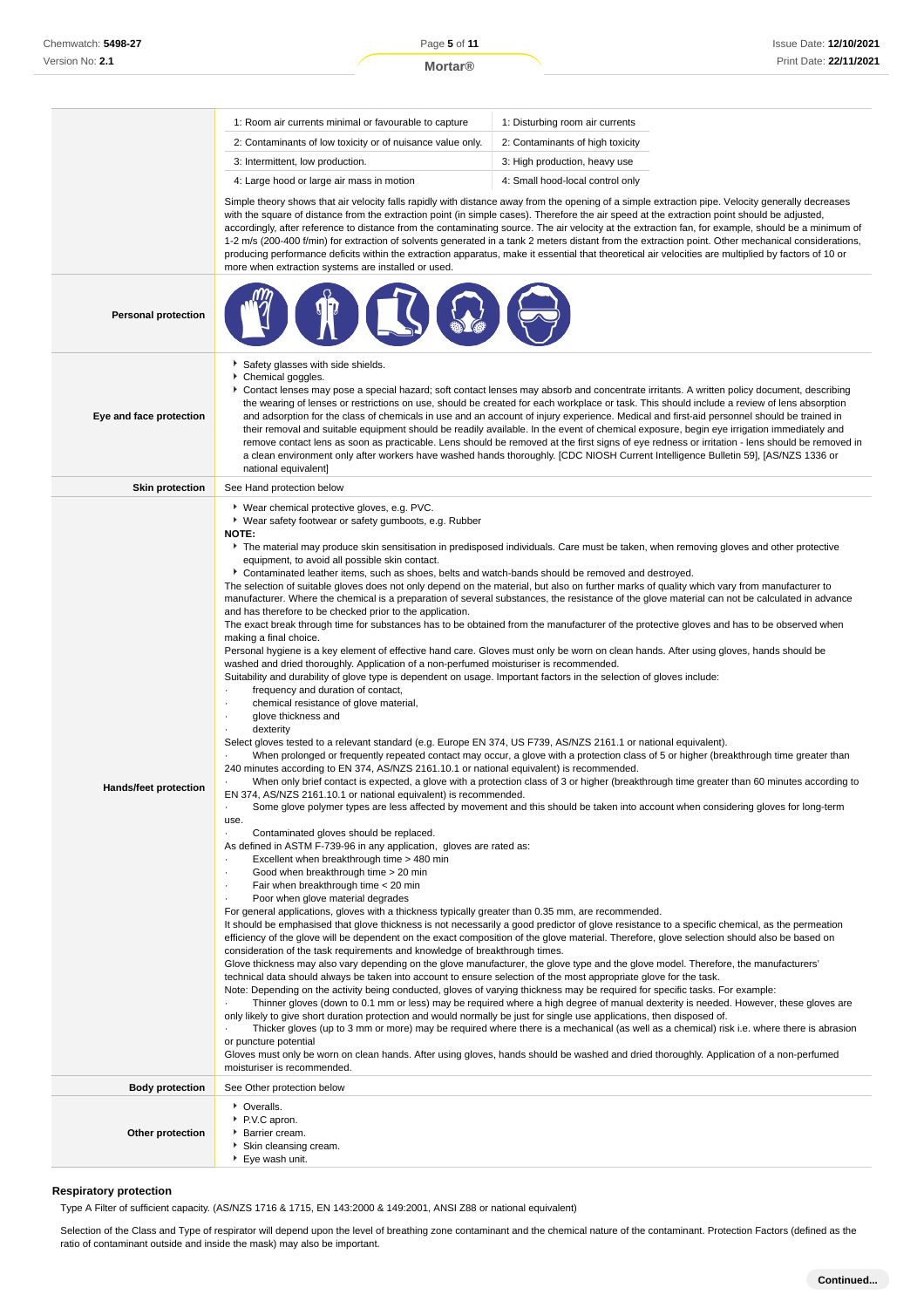| Required minimum protection factor | Maximum gas/vapour concentration present in air p.p.m. (by volume) | <b>Half-face Respirator</b> | <b>Full-Face Respirator</b> |
|------------------------------------|--------------------------------------------------------------------|-----------------------------|-----------------------------|
| up to 10                           | 1000                                                               | A-AUS / Class1              |                             |
| up to 50                           | 1000                                                               |                             | A-AUS / Class 1             |
| up to 50                           | 5000                                                               | Airline <sup>*</sup>        |                             |
| up to 100                          | 5000                                                               |                             | $A-2$                       |
| up to 100                          | 10000                                                              |                             | $A-3$                       |
| $100+$                             |                                                                    |                             | Airline**                   |

\* - Continuous Flow \*\* - Continuous-flow or positive pressure demand

A(All classes) = Organic vapours, B AUS or B1 = Acid gasses, B2 = Acid gas or hydrogen cyanide(HCN), B3 = Acid gas or hydrogen cyanide(HCN), E = Sulfur dioxide(SO2), G = Agricultural chemicals, K = Ammonia(NH3), Hg = Mercury, NO = Oxides of nitrogen, MB = Methyl bromide, AX = Low boiling point organic compounds(below 65 degC)

- Cartridge respirators should never be used for emergency ingress or in areas of unknown vapour concentrations or oxygen content.
- The wearer must be warned to leave the contaminated area immediately on detecting any odours through the respirator. The odour may indicate that the mask is not functioning properly, that the vapour concentration is too high, or that the mask is not properly fitted. Because of these limitations, only restricted use of cartridge respirators is considered appropriate.
- Cartridge performance is affected by humidity. Cartridges should be changed after 2 hr of continuous use unless it is determined that the humidity is less than 75%, in which case, cartridges can be used for 4 hr. Used cartridges should be discarded daily, regardless of the length of time used

# **SECTION 9 Physical and chemical properties**

## **Information on basic physical and chemical properties**

| Appearance                                      | White liquid; dispersible in water. |                                            |                |
|-------------------------------------------------|-------------------------------------|--------------------------------------------|----------------|
|                                                 |                                     |                                            |                |
| <b>Physical state</b>                           | Liquid                              | Relative density (Water = 1)               | 1.08           |
| Odour                                           | Not Available                       | Partition coefficient n-octanol<br>/ water | Not Available  |
| <b>Odour threshold</b>                          | Not Available                       | Auto-ignition temperature (°C)             | Not Applicable |
| pH (as supplied)                                | $6.0 - 7.5$                         | Decomposition temperature                  | Not Available  |
| Melting point / freezing point<br>(°C)          | Not Available                       | Viscosity (cSt)                            | Not Available  |
| Initial boiling point and boiling<br>range (°C) | Not Available                       | Molecular weight (g/mol)                   | Not Applicable |
| Flash point (°C)                                | Not Applicable                      | <b>Taste</b>                               | Not Available  |
| <b>Evaporation rate</b>                         | Not Available                       | <b>Explosive properties</b>                | Not Available  |
| Flammability                                    | Not Applicable                      | <b>Oxidising properties</b>                | Not Available  |
| <b>Upper Explosive Limit (%)</b>                | Not Applicable                      | Surface Tension (dyn/cm or<br>mN/m)        | Not Available  |
| Lower Explosive Limit (%)                       | Not Applicable                      | <b>Volatile Component (%vol)</b>           | Not Available  |
| Vapour pressure (kPa)                           | Not Available                       | Gas group                                  | Not Available  |
| Solubility in water                             | Dispersible                         | pH as a solution (%)                       | Not Available  |
| Vapour density (Air = 1)                        | Not Available                       | VOC g/L                                    | Not Available  |

# **SECTION 10 Stability and reactivity**

| Reactivity                                 | See section 7                                                                                                                        |
|--------------------------------------------|--------------------------------------------------------------------------------------------------------------------------------------|
| <b>Chemical stability</b>                  | • Unstable in the presence of incompatible materials.<br>▶ Product is considered stable.<br>Hazardous polymerisation will not occur. |
| Possibility of hazardous<br>reactions      | See section 7                                                                                                                        |
| <b>Conditions to avoid</b>                 | See section 7                                                                                                                        |
| Incompatible materials                     | See section 7                                                                                                                        |
| <b>Hazardous decomposition</b><br>products | See section 5                                                                                                                        |

# **SECTION 11 Toxicological information**

#### **Information on toxicological effects**

| Inhaled             | The material is not thought to produce either adverse health effects or irritation of the respiratory tract following inhalation (as classified by EC<br>Directives using animal models). Nevertheless, adverse systemic effects have been produced following exposure of animals by at least one other<br>route and good hygiene practice requires that exposure be kept to a minimum and that suitable control measures be used in an occupational<br>setting.            |
|---------------------|-----------------------------------------------------------------------------------------------------------------------------------------------------------------------------------------------------------------------------------------------------------------------------------------------------------------------------------------------------------------------------------------------------------------------------------------------------------------------------|
| Ingestion           | Accidental ingestion of the material may be harmful; animal experiments indicate that ingestion of less than 150 gram may be fatal or may<br>produce serious damage to the health of the individual.                                                                                                                                                                                                                                                                        |
| <b>Skin Contact</b> | Skin contact is not thought to produce harmful health effects (as classified under EC Directives using animal models). Systemic harm, however,<br>has been identified following exposure of animals by at least one other route and the material may still produce health damage following entry<br>through wounds, lesions or abrasions. Good hygiene practice requires that exposure be kept to a minimum and that suitable gloves be used in an<br>occupational setting. |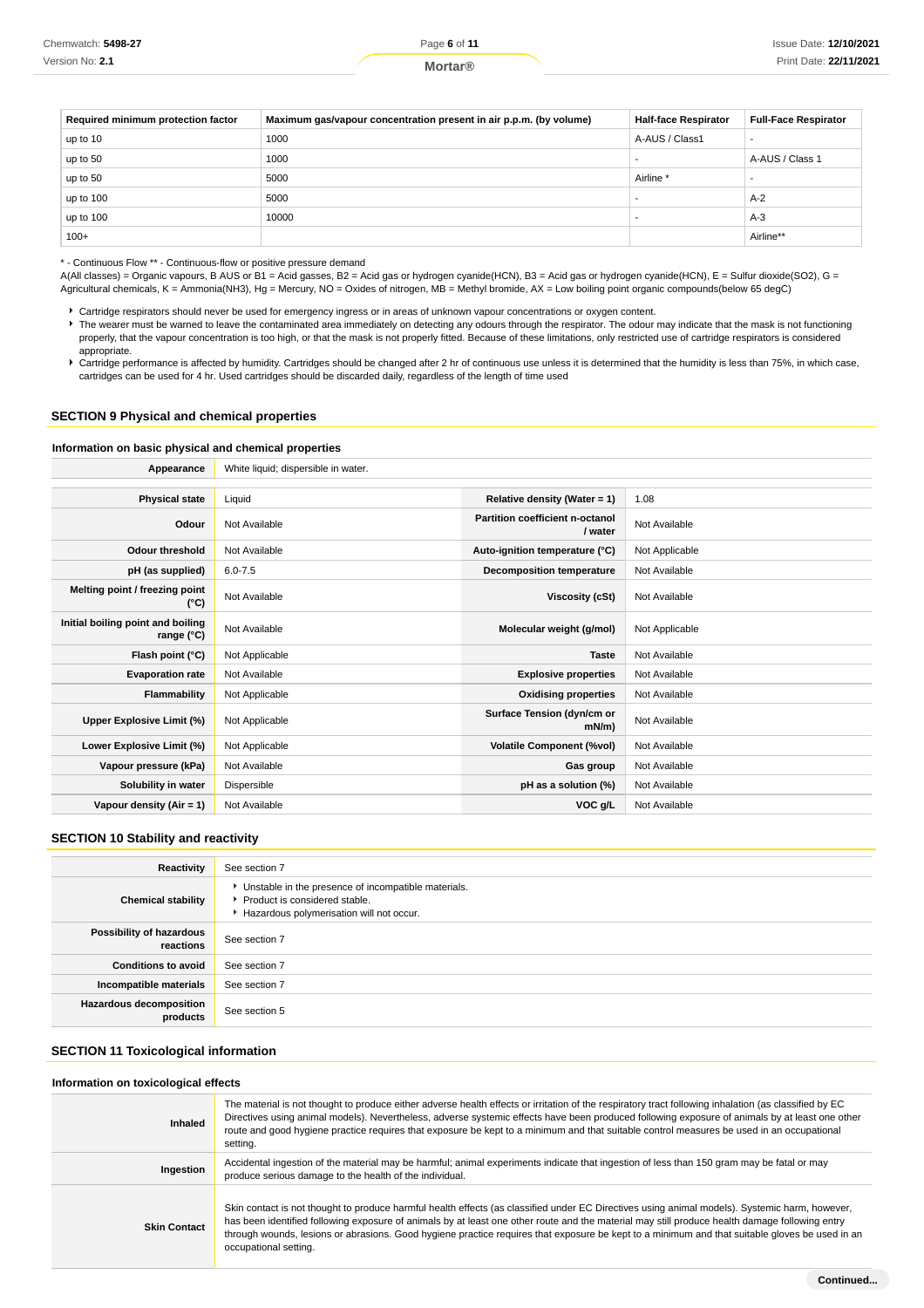|         | Open cuts, abraded or irritated skin should not be exposed to this material<br>Entry into the blood-stream through, for example, cuts, abrasions, puncture wounds or lesions, may produce systemic injury with harmful effects.<br>Examine the skin prior to the use of the material and ensure that any external damage is suitably protected.                                                                                                                                                                                                                                                                                                                                                                                                                                                                                                                                                                                                                               |
|---------|-------------------------------------------------------------------------------------------------------------------------------------------------------------------------------------------------------------------------------------------------------------------------------------------------------------------------------------------------------------------------------------------------------------------------------------------------------------------------------------------------------------------------------------------------------------------------------------------------------------------------------------------------------------------------------------------------------------------------------------------------------------------------------------------------------------------------------------------------------------------------------------------------------------------------------------------------------------------------------|
| Eye     | Limited evidence exists, or practical experience suggests, that the material may cause eye irritation in a substantial number of individuals and/or<br>is expected to produce significant ocular lesions which are present twenty-four hours or more after instillation into the eye(s) of experimental<br>animals. Repeated or prolonged eye contact may cause inflammation characterised by temporary redness (similar to windburn) of the conjunctiva<br>(conjunctivitis); temporary impairment of vision and/or other transient eye damage/ulceration may occur.                                                                                                                                                                                                                                                                                                                                                                                                          |
| Chronic | Repeated or long-term occupational exposure is likely to produce cumulative health effects involving organs or biochemical systems.<br>Harmful: danger of serious damage to health by prolonged exposure through inhalation, in contact with skin and if swallowed.<br>Serious damage (clear functional disturbance or morphological change which may have toxicological significance) is likely to be caused by<br>repeated or prolonged exposure. As a rule the material produces, or contains a substance which produces severe lesions. Such damage may<br>become apparent following direct application in subchronic (90 day) toxicity studies or following sub-acute (28 day) or chronic (two-year) toxicity<br>tests.<br>There exists limited evidence that shows that skin contact with the material is capable either of inducing a sensitisation reaction in a significant<br>number of individuals, and/or of producing positive response in experimental animals. |
|         |                                                                                                                                                                                                                                                                                                                                                                                                                                                                                                                                                                                                                                                                                                                                                                                                                                                                                                                                                                               |

| <b>Mortar<sup>®</sup></b> | <b>TOXICITY</b>                                                                                                                                                                                                                 | <b>IRRITATION</b>     |
|---------------------------|---------------------------------------------------------------------------------------------------------------------------------------------------------------------------------------------------------------------------------|-----------------------|
|                           | Not Available                                                                                                                                                                                                                   | Not Available         |
| buprofezin                | <b>TOXICITY</b>                                                                                                                                                                                                                 | <b>IRRITATION</b>     |
|                           | dermal (rat) LD50: $>5000$ mg/kg <sup>[2]</sup>                                                                                                                                                                                 | Eye: non-irritating * |
|                           | Inhalation(Rat) LC50; >4.57 mg/l4h <sup>[2]</sup>                                                                                                                                                                               | Skin: mild *          |
|                           | Oral(Rat) LD50; 2198 mg/kg[2]                                                                                                                                                                                                   |                       |
| Legend:                   | 1. Value obtained from Europe ECHA Registered Substances - Acute toxicity 2.* Value obtained from manufacturer's SDS. Unless otherwise<br>specified data extracted from RTECS - Register of Toxic Effect of chemical Substances |                       |

**NOTE:** Substance has been shown to be mutagenic in at least one assay, or belongs to a family of chemicals producing damage or change to cellular DNA.

**[ \* The Pesticides Manual, Incorporating The Agrochemicals Handbook, 10th Edition, Editor Clive Tomlin, 1994, British Crop Protection**

**Council]** ADI: 0.01 mg/kg \* Toxicity Class WHO Table 5; EPA III \* Not mutagenic in the Ames test \* Buprofezin caused some effects in chronic animal studies. In a rat chronic feed ing /oncogenicity study, an increased incidence of follicular cell hyperplasia and hypertrophy in the thyroid gland of males was reported at 8.7 mg/kg/day; the NOEL was 1.0 mg/kg/day. A mouse chronic feeding/ oncogenicity study reported an increase in liver weights at 17.4 mg/kg/day and 191 mg/kg/day in males and females, respectively; the NOELs were 1.8 mg/kg/day (males) and 17.9 mg/kg/day (females). In a one-year dog feeding study, increased bile duct hyperplasia and an increase in serum alkaline phosphatase activity were noted at a dose of 20 mg/kg/day. Also observed at this dose, but only in females, were an increase in relative and absolute liver weights and a decrease in liver function; the NOEL for all these effects was 2 mg/kg/day. The U.S. Environmental Protection Agency (USEPA) calculated an oral reference dose (RfD) for buprofezin of 0.01 mg/kg/day based on the NOEL from the chronic feeding/oncogenicity rat study (I mg/kg/day) and an uncertainty factor of 100. Buprofezin caused some developmental toxicity in the offspring of pregnant rats, but not pregnant rabbits, given this chemical during organogenesis at doses that also caused maternal toxicity. In rats, reduced ossification, reduced pup weight and fetal edema were reported at a maternal dose of 800 mg/kg/day; the NOEL was 200 mg/kg/day. Maternal toxicity (based on an increase in mortality, a decrease in pregnancy rates and an increase in resorption rates) also occurred at 800 mg/kg/day; the NOEL was 200 mg/kg/day. In rabbits, maternal toxicity consisting of decreased food consumption and body weights occurred at a dose of 250 mg/kg/day; the NOEL was 50 mg/kg/day. No developmental toxicity was observed at doses up to 250 mg/kg/day (the highest dose tested). In a two-generation reproduction study in rats, a decrease in pup body weights was reported at a dose of 81.5 mg/kg/day; the NOEL was 7.9 mg/kg/day. Parental toxicity consisting of decreased body weight gain and organ weight changes also occurred at 81.5 mg/kg/day; the NOEL was 7.9 mg/kg/day. Chronic administration of buprofezin in the diet was associated with an increased incidence of liver tumors in female mice. There was a significant increase by pair-wise comparison over the controls for combined hepatocellular adenomas/carcinomas at 192 and 493 mg/kg/day. In addition, there was a significant positive trend for combined adenomas/carcinomas. When analyzed separately as either hepatocellular adenomas or carcinomas, however, the increases were not statistically significant. This chemical was not oncogenic in male mice or male and female rats. Buprofezin was negative in a number of genotoxicity studies. The USEPA classified buprofezin as having "suggestive evidence of carcinogenicity, but not sufficient to assess human carcinogenic potential." The USEPA did not calculate a cancer potency slope factor for buprofezin, "taking into account all of the evidence bearing on carcinogenicity including that a positive finding was limited to one sex of one species."

| <b>Acute Toxicity</b>                       | $\boldsymbol{\mathsf{x}}$ | Carcinogenicity                 | $\overline{\phantom{a}}$                                                                           |
|---------------------------------------------|---------------------------|---------------------------------|----------------------------------------------------------------------------------------------------|
| <b>Skin Irritation/Corrosion</b>            | ×                         | Reproductivity                  | ᄌ                                                                                                  |
| <b>Serious Eye Damage/Irritation</b>        | ×                         | <b>STOT - Single Exposure</b>   |                                                                                                    |
| <b>Respiratory or Skin</b><br>sensitisation | ×                         | <b>STOT - Repeated Exposure</b> |                                                                                                    |
| <b>Mutagenicity</b>                         | ×                         | <b>Aspiration Hazard</b>        |                                                                                                    |
|                                             |                           | Legend:                         | $\blacktriangleright$ - Data either not available or does not fill the criteria for classification |

 $\blacktriangleright$  – Data available to make classification

#### **SECTION 12 Ecological information**

**BUPROFEZIN**

| <b>Toxicity</b>           |                  |                           |                |                  |                  |
|---------------------------|------------------|---------------------------|----------------|------------------|------------------|
|                           | Endpoint         | Test Duration (hr)        | <b>Species</b> | Value            | Source           |
| <b>Mortar<sup>®</sup></b> | Not<br>Available | Not Available             | Not Available  | Not<br>Available | Not<br>Available |
|                           | Endpoint         | <b>Test Duration (hr)</b> | <b>Species</b> | Value            | Source           |
| buprofezin                | NOEC(ECx)        | 6624h                     | Fish           | $<$ 0.01 $mg/L$  | $\overline{4}$   |
|                           | <b>LC50</b>      | 96h                       | Fish           | >0.307mg/L       | 4                |
|                           |                  |                           |                |                  |                  |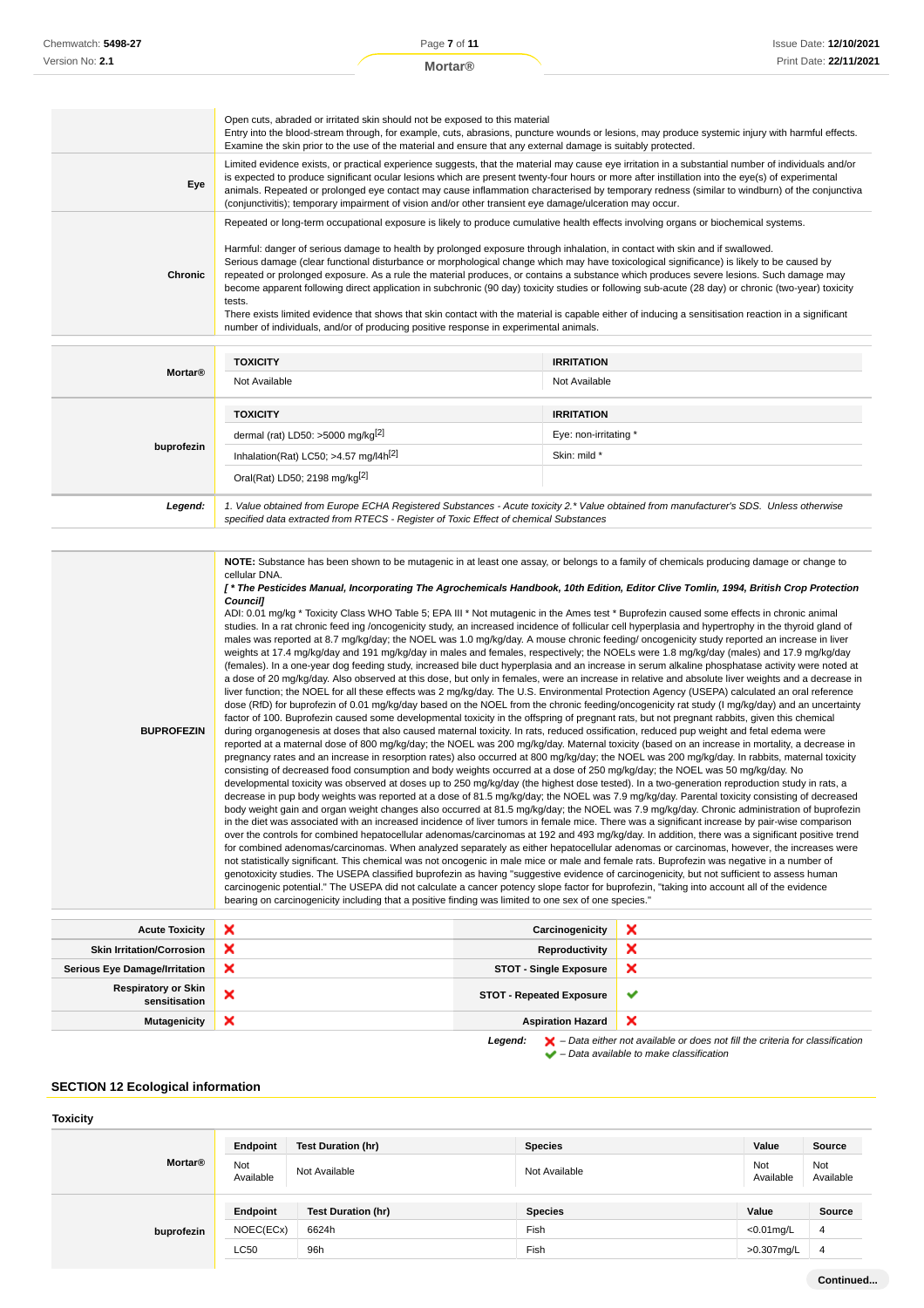|         | EC50 | 48h                                                                                                                                                                                                                                                                                                                                                                                             | Crustacea                     | $0.44$ ma/l     |  |
|---------|------|-------------------------------------------------------------------------------------------------------------------------------------------------------------------------------------------------------------------------------------------------------------------------------------------------------------------------------------------------------------------------------------------------|-------------------------------|-----------------|--|
|         | EC50 | 96h                                                                                                                                                                                                                                                                                                                                                                                             | Algae or other aguatic plants | $>3.469$ mg/L 4 |  |
| Leaend: |      | Extracted from 1. IUCLID Toxicity Data 2. Europe ECHA Registered Substances - Ecotoxicological Information - Aquatic Toxicity 3. EPIWIN Suite<br>V3.12 (QSAR) - Aquatic Toxicity Data (Estimated) 4. US EPA, Ecotox database - Aquatic Toxicity Data 5. ECETOC Aquatic Hazard Assessment<br>Data 6. NITE (Japan) - Bioconcentration Data 7. METI (Japan) - Bioconcentration Data 8. Vendor Data |                               |                 |  |

Very toxic to aquatic organisms, may cause long-term adverse effects in the aquatic environment.

Do NOT allow product to come in contact with surface waters or to intertidal areas below the mean high water mark. Do not contaminate water when cleaning equipment or disposing of equipment wash-waters.

Wastes resulting from use of the product must be disposed of on site or at approved waste sites. **DO NOT** discharge into sewer or waterways.

**Persistence and degradability**

| Ingredient | : Water/Soil<br>eietoneo: | Persistence: Air |
|------------|---------------------------|------------------|
| buprofezin | <b>HIGH</b>               | <b>HIGH</b>      |
|            |                           |                  |

#### **Bioaccumulative potential**

| Ingredient              | <b>Bioaccumulation</b>     |
|-------------------------|----------------------------|
| buprofezin              | $MEDIUM (LogKOW = 4.2966)$ |
| <b>Mobility in soil</b> |                            |

| Ingredient | <b>Mobility</b> |
|------------|-----------------|
| buprofezin | $= 5741'$       |
|            |                 |

# **SECTION 13 Disposal considerations**

| Waste treatment methods      |                                                                                                                                                                                                                                                                                                                                                                                                                                                                                                                                                                                                                                                                                                                                                                                                                                                                                                                                                                                                                                                                                                                                                                                                                                                                                                                                                                                                                                                                                                                                                                                                                                                                                                                                                                                                                                                                                                                                                                                                                                                                                                                                           |
|------------------------------|-------------------------------------------------------------------------------------------------------------------------------------------------------------------------------------------------------------------------------------------------------------------------------------------------------------------------------------------------------------------------------------------------------------------------------------------------------------------------------------------------------------------------------------------------------------------------------------------------------------------------------------------------------------------------------------------------------------------------------------------------------------------------------------------------------------------------------------------------------------------------------------------------------------------------------------------------------------------------------------------------------------------------------------------------------------------------------------------------------------------------------------------------------------------------------------------------------------------------------------------------------------------------------------------------------------------------------------------------------------------------------------------------------------------------------------------------------------------------------------------------------------------------------------------------------------------------------------------------------------------------------------------------------------------------------------------------------------------------------------------------------------------------------------------------------------------------------------------------------------------------------------------------------------------------------------------------------------------------------------------------------------------------------------------------------------------------------------------------------------------------------------------|
| Product / Packaging disposal | Containers may still present a chemical hazard/ danger when empty.<br>Return to supplier for reuse/ recycling if possible.<br>Otherwise:<br>If container can not be cleaned sufficiently well to ensure that residuals do not remain or if the container cannot be used to store the same<br>product, then puncture containers, to prevent re-use, and bury at an authorised landfill.<br>• Where possible retain label warnings and SDS and observe all notices pertaining to the product.<br>Legislation addressing waste disposal requirements may differ by country, state and/ or territory. Each user must refer to laws operating in their<br>area. In some areas, certain wastes must be tracked.<br>A Hierarchy of Controls seems to be common - the user should investigate:<br>Reduction<br>$\triangleright$ Reuse<br>▶ Recycling<br>Disposal (if all else fails)<br>This material may be recycled if unused, or if it has not been contaminated so as to make it unsuitable for its intended use. If it has been<br>contaminated, it may be possible to reclaim the product by filtration, distillation or some other means. Shelf life considerations should also be<br>applied in making decisions of this type. Note that properties of a material may change in use, and recycling or reuse may not always be<br>appropriate.<br><b>DO NOT</b> allow wash water from cleaning or process equipment to enter drains.<br>It may be necessary to collect all wash water for treatment before disposal.<br>In all cases disposal to sewer may be subject to local laws and regulations and these should be considered first.<br>• Where in doubt contact the responsible authority.<br>Recycle wherever possible.<br>▶ Consult manufacturer for recycling options or consult local or regional waste management authority for disposal if no suitable treatment or<br>disposal facility can be identified.<br>▶ Dispose of by: burial in a land-fill specifically licensed to accept chemical and / or pharmaceutical wastes or incineration in a licensed<br>apparatus (after admixture with suitable combustible material). |
|                              | ▶ Decontaminate empty containers. Observe all label safeguards until containers are cleaned and destroyed.                                                                                                                                                                                                                                                                                                                                                                                                                                                                                                                                                                                                                                                                                                                                                                                                                                                                                                                                                                                                                                                                                                                                                                                                                                                                                                                                                                                                                                                                                                                                                                                                                                                                                                                                                                                                                                                                                                                                                                                                                                |

Ensure that the hazardous substance is disposed in accordance with the Hazardous Substances (Disposal) Notice 2017

#### **Disposal Requirements**

Packages that have been in direct contact with the hazardous substance must be only disposed if the hazardous substance was appropriately removed and cleaned out from the package. The package must be disposed according to the manufacturer's directions taking into account the material it is made of. Packages which hazardous content have been appropriately treated and removed may be recycled.

The hazardous substance must only be disposed if it has been treated by a method that changed the characteristics or composition of the substance and it is no longer hazardous. Only dispose to the environment if a tolerable exposure limit has been set for the substance.

Only deposit the hazardous substance into or onto a landfill or sewage facility or incinerator, where the hazardous substance can be handled and treated appropriately.

## **SECTION 14 Transport information**

## **Labels Required**

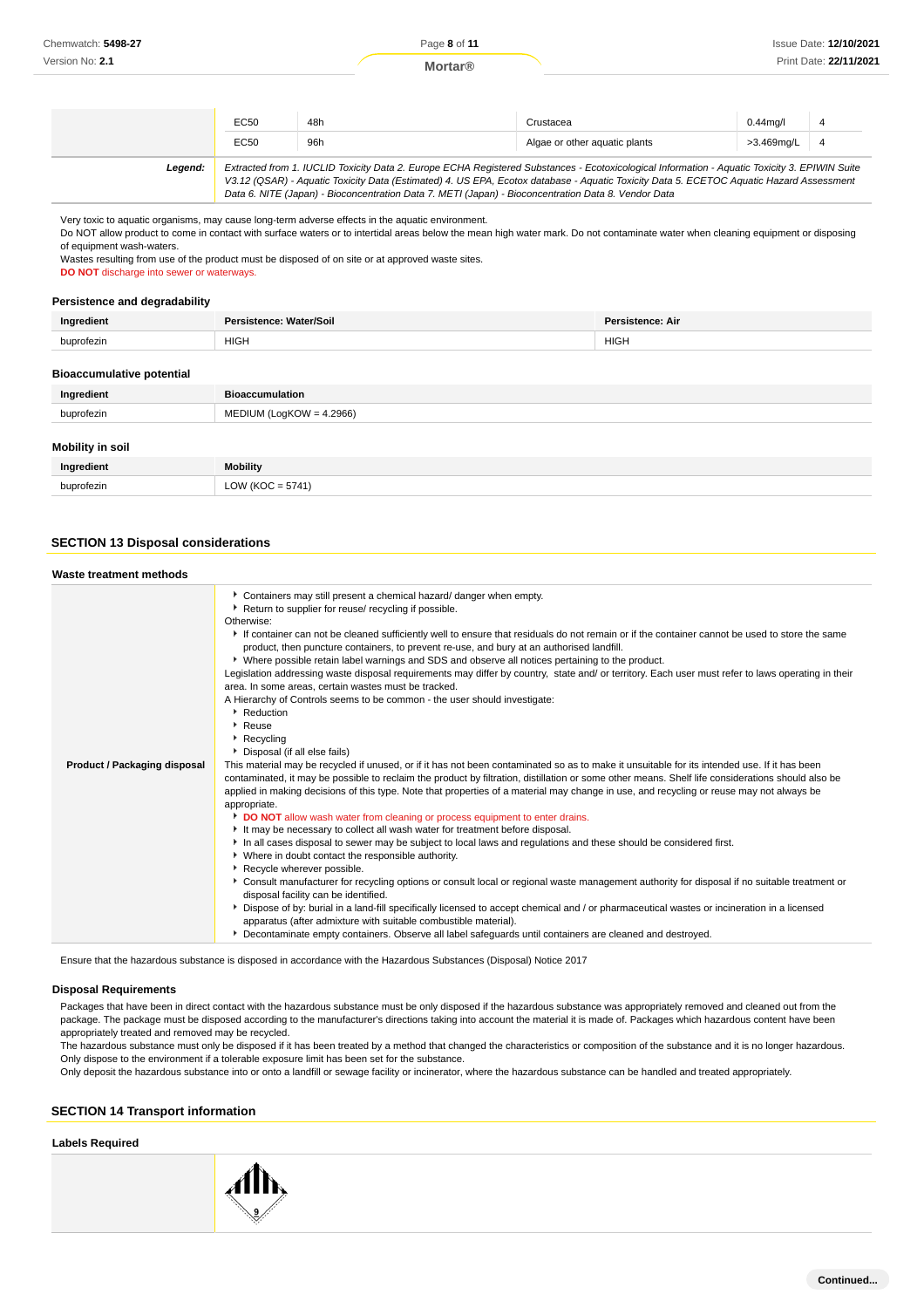**Marine Pollutant**

**HAZCHEM** •3Z

# **Land transport (UN)**

| <b>UN number</b>             | 3082                                                                      |  |  |
|------------------------------|---------------------------------------------------------------------------|--|--|
| UN proper shipping name      | ENVIRONMENTALLY HAZARDOUS SUBSTANCE, LIQUID, N.O.S. (contains buprofezin) |  |  |
| Transport hazard class(es)   | Class<br>9<br>Subrisk<br>Not Applicable                                   |  |  |
| <b>Packing group</b>         | $\mathbf{III}$                                                            |  |  |
| <b>Environmental hazard</b>  | Environmentally hazardous                                                 |  |  |
| Special precautions for user | Special provisions<br>274; 331; 335; 375<br>5L<br>Limited quantity        |  |  |

# **Air transport (ICAO-IATA / DGR)**

| UN number                    | 3082                                                                                   |                                                                             |                                   |  |
|------------------------------|----------------------------------------------------------------------------------------|-----------------------------------------------------------------------------|-----------------------------------|--|
| UN proper shipping name      |                                                                                        | Environmentally hazardous substance, liquid, n.o.s. * (contains buprofezin) |                                   |  |
| Transport hazard class(es)   | <b>ICAO/IATA Class</b><br>ICAO / IATA Subrisk<br><b>ERG Code</b>                       | 9<br>Not Applicable<br>9L                                                   |                                   |  |
| Packing group                | Ш                                                                                      |                                                                             |                                   |  |
| <b>Environmental hazard</b>  |                                                                                        | Environmentally hazardous                                                   |                                   |  |
|                              | Special provisions<br>Cargo Only Packing Instructions<br>Cargo Only Maximum Qty / Pack |                                                                             | A97 A158 A197 A215<br>964<br>450L |  |
| Special precautions for user | Passenger and Cargo Packing Instructions                                               |                                                                             | 964                               |  |
|                              | Passenger and Cargo Maximum Qty / Pack                                                 |                                                                             | 450 L                             |  |
|                              |                                                                                        | Passenger and Cargo Limited Quantity Packing Instructions                   | Y964                              |  |
|                              |                                                                                        | Passenger and Cargo Limited Maximum Qty / Pack                              | 30 kg G                           |  |

# **Sea transport (IMDG-Code / GGVSee)**

| <b>UN number</b>             | 3082                                                                 |                                                                           |  |  |
|------------------------------|----------------------------------------------------------------------|---------------------------------------------------------------------------|--|--|
| UN proper shipping name      |                                                                      | ENVIRONMENTALLY HAZARDOUS SUBSTANCE, LIQUID, N.O.S. (contains buprofezin) |  |  |
| Transport hazard class(es)   | <b>IMDG Class</b><br><b>IMDG Subrisk</b>                             | 9<br>Not Applicable                                                       |  |  |
| Packing group                | Ш                                                                    |                                                                           |  |  |
| <b>Environmental hazard</b>  | <b>Marine Pollutant</b>                                              |                                                                           |  |  |
| Special precautions for user | <b>EMS Number</b><br>Special provisions<br><b>Limited Quantities</b> | $F-A$ , S-F<br>274 335 969<br>5L                                          |  |  |

# **Transport in bulk according to Annex II of MARPOL and the IBC code**

Not Applicable

# **Transport in bulk in accordance with MARPOL Annex V and the IMSBC Code**

| <b>Product name</b>                               | Group         |  |
|---------------------------------------------------|---------------|--|
| buprofezin                                        | Not Available |  |
| Transport in bulk in accordance with the ICG Code |               |  |

# **Product name Ship Type** buprofezin **Not Available**

# **SECTION 15 Regulatory information**

**Safety, health and environmental regulations / legislation specific for the substance or mixture**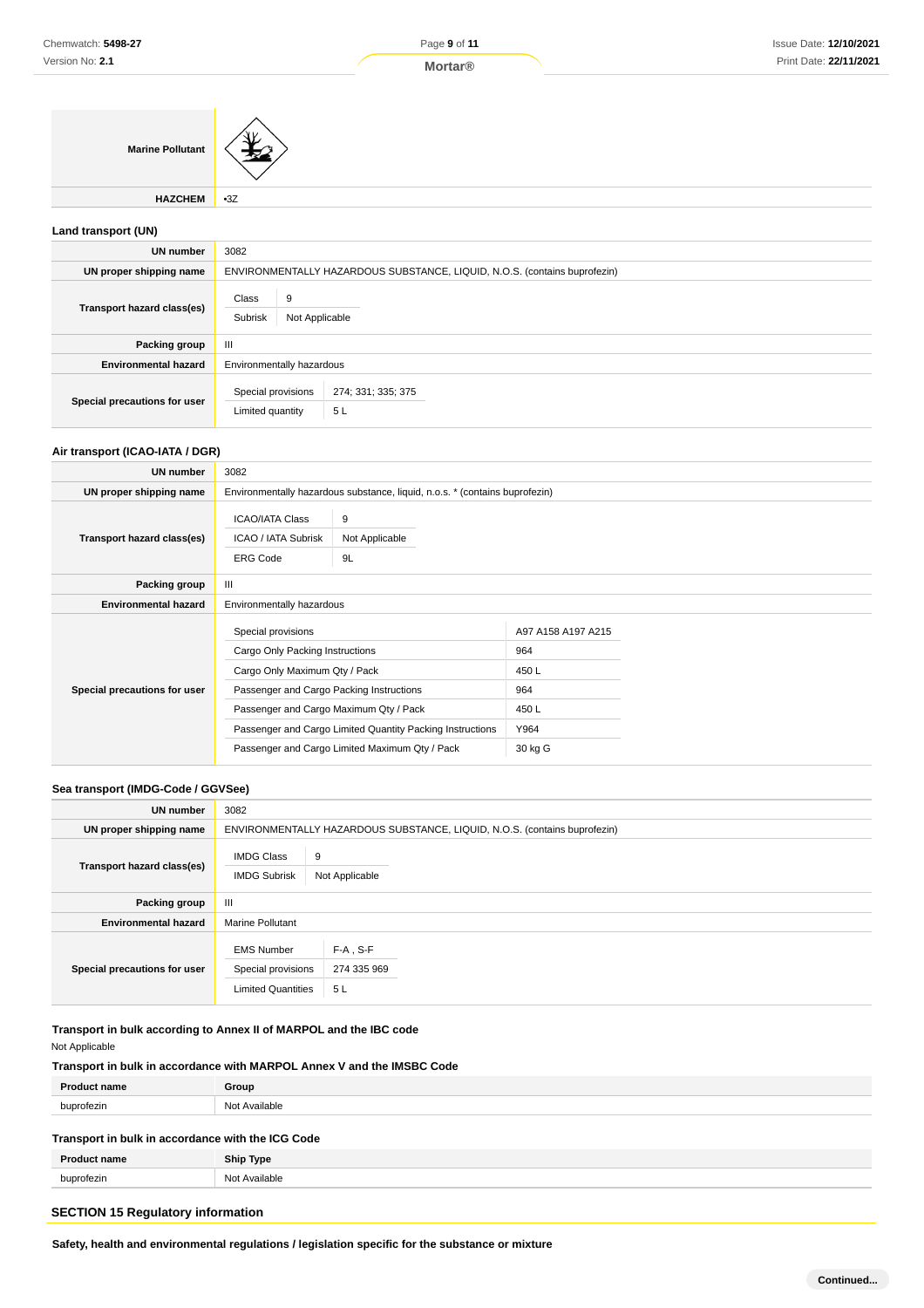This substance is to be managed using the conditions specified in an applicable Group Standard

| <b>HSR Number</b>                 |          |
|-----------------------------------|----------|
| $\sim$<br>ገጋ <i>ለ</i> ጸ<br>$\sim$ | wailahle |

Please refer to Section 8 of the SDS for any applicable tolerable exposure limit or Section 12 for environmental exposure limit.

## **buprofezin is found on the following regulatory lists**

| New Zealand Approved Hazardous Substances with controls                        |
|--------------------------------------------------------------------------------|
| New Zealand Hazardous Substances and New Organisms (HSNO) Act - Classification |
| of Chemicals                                                                   |

New Zealand Hazardous Substances and New Organisms (HSNO) Act - Classification of Chemicals - Classification Data New Zealand Inventory of Chemicals (NZIoC)

### **Hazardous Substance Location**

Subject to the Health and Safety at Work (Hazardous Substances) Regulations 2017.

| The           | ition       |
|---------------|-------------|
| ,,,,,         | .           |
| NM+           | : Annlicahu |
| <b>SCABLE</b> | NM          |

#### **Certified Handler**

Subject to Part 4 of the Health and Safety at Work (Hazardous Substances) Regulations 2017.

| Close          | <b>Quantities</b>        |
|----------------|--------------------------|
| Not Applicable | Not Applicable<br>v<br>. |
|                |                          |

Refer Group Standards for further information

### **Maximum quantities of certain hazardous substances permitted on passenger service vehicles**

Subject to Regulation 13.14 of the Health and Safety at Work (Hazardous Substances) Regulations 2017.

| <b>Hazard Class</b> | Gas (aggregate water capacity in mL) | Liauid (L)     | Solid (kg)     | Maximum quantity per package for each classification |
|---------------------|--------------------------------------|----------------|----------------|------------------------------------------------------|
| Not Applicable      | Not Applicable                       | Not Applicable | Not Applicable | Not Applicable                                       |

#### **Tracking Requirements**

Not Applicable

#### **National Inventory Status**

| <b>National Inventory</b>                          | <b>Status</b>                                                                                                                                                                                     |
|----------------------------------------------------|---------------------------------------------------------------------------------------------------------------------------------------------------------------------------------------------------|
| Australia - AIIC / Australia<br>Non-Industrial Use | No (buprofezin)                                                                                                                                                                                   |
| Canada - DSL                                       | No (buprofezin)                                                                                                                                                                                   |
| Canada - NDSL                                      | No (buprofezin)                                                                                                                                                                                   |
| China - IECSC                                      | Yes                                                                                                                                                                                               |
| Europe - EINEC / ELINCS / NLP                      | No (buprofezin)                                                                                                                                                                                   |
| Japan - ENCS                                       | No (buprofezin)                                                                                                                                                                                   |
| Korea - KECI                                       | Yes                                                                                                                                                                                               |
| New Zealand - NZIoC                                | Yes                                                                                                                                                                                               |
| Philippines - PICCS                                | Yes                                                                                                                                                                                               |
| <b>USA - TSCA</b>                                  | No (buprofezin)                                                                                                                                                                                   |
| Taiwan - TCSI                                      | Yes                                                                                                                                                                                               |
| Mexico - INSQ                                      | Yes                                                                                                                                                                                               |
| Vietnam - NCI                                      | Yes                                                                                                                                                                                               |
| Russia - FBEPH                                     | No (buprofezin)                                                                                                                                                                                   |
| Legend:                                            | Yes = All CAS declared ingredients are on the inventory<br>No = One or more of the CAS listed ingredients are not on the inventory. These ingredients may be exempt or will require registration. |

# **SECTION 16 Other information**

| $\sim$<br><b>Davisie</b><br>1ate<br><br>ш | 202<br>$\sim$ |
|-------------------------------------------|---------------|
| .                                         | 202           |

#### **Other information**

Classification of the preparation and its individual components has drawn on official and authoritative sources as well as independent review by the Chemwatch Classification committee using available literature references.

The SDS is a Hazard Communication tool and should be used to assist in the Risk Assessment. Many factors determine whether the reported Hazards are Risks in the workplace or other settings. Risks may be determined by reference to Exposures Scenarios. Scale of use, frequency of use and current or available engineering controls must be considered.

#### **Definitions and abbreviations**

PC-TWA: Permissible Concentration-Time Weighted Average PC-STEL: Permissible Concentration-Short Term Exposure Limit IARC: International Agency for Research on Cancer